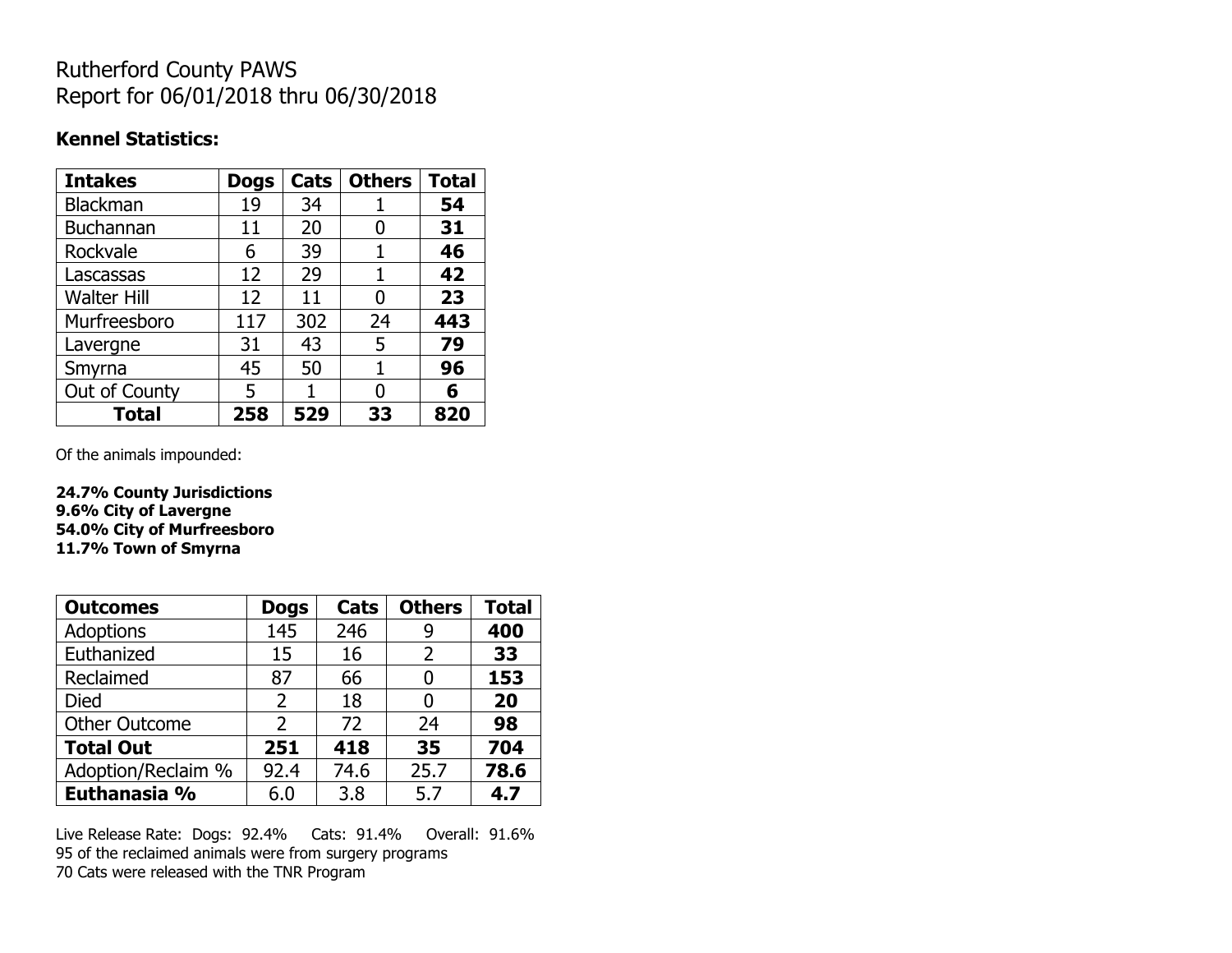Animals left in shelter on 06/30/2018: 241

2459 People visited the shelter looking for a lost /new pet.

2762 Logged calls/voice mails for the month.

### **Activity Report by Jurisdiction:**

| Zones           | <b>Calls Received</b> | Calls Completed |
|-----------------|-----------------------|-----------------|
| <b>Blackman</b> | 294                   | 294             |
| Buchannan       | 141                   | 146             |
| Lavergne        | 333                   | 334             |
| Lascassas       | 203                   | 205             |
| Murfreesboro    | 625                   | 630             |
| Rockvale        | 114                   | 113             |
| Smyrna          | 295                   | 304             |
| Walter Hill     | 68                    | 69              |
| Out of Area     | 22                    | 22              |
| <b>Total</b>    | 2095                  | 2117            |

40.2% County Jurisdictions 15.9% City of Lavergne 29.8% City of Murfreesboro 14.1% Town of Smyrna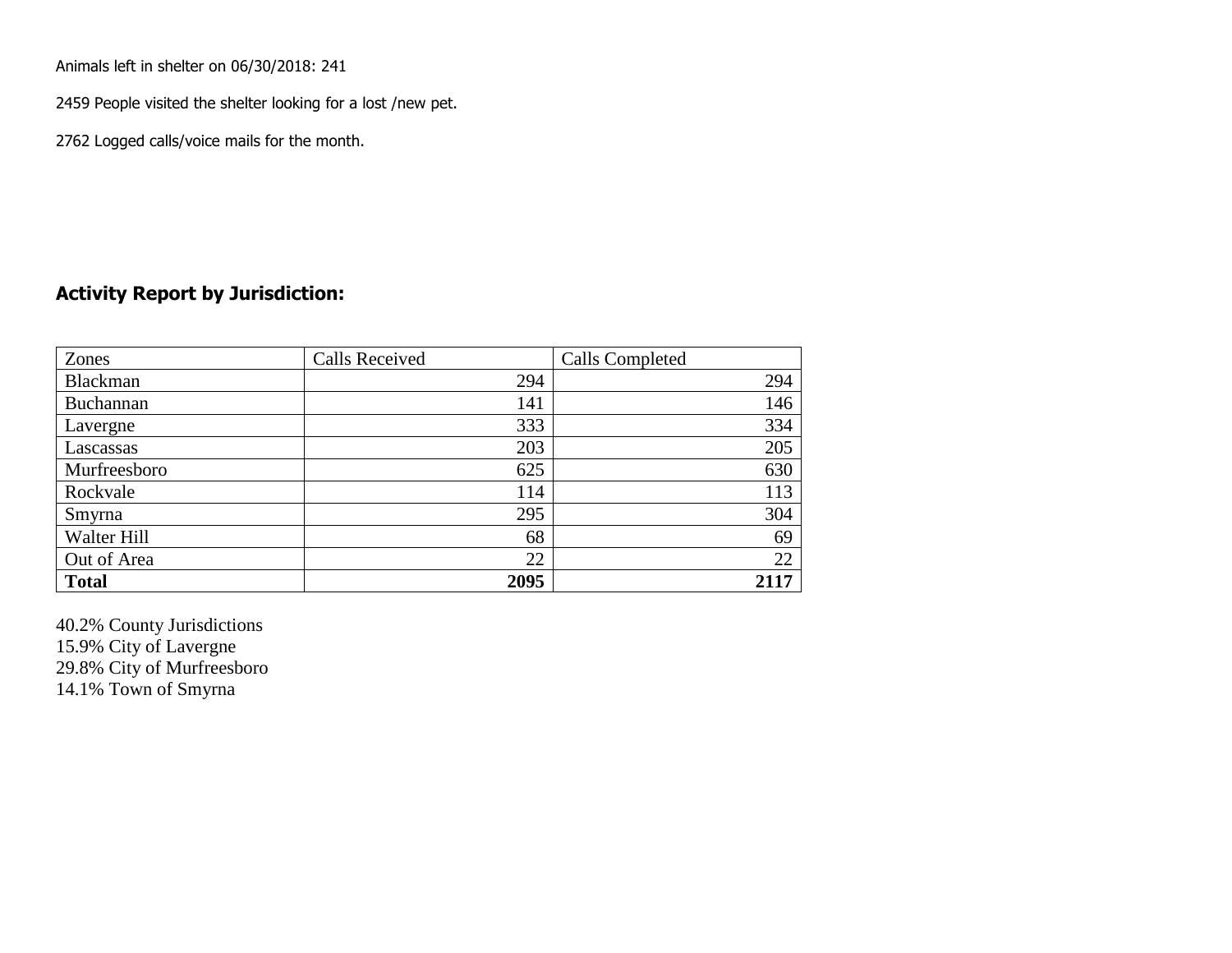## **Mileage:**

| <b>Officer</b> | <b>Miles</b> |
|----------------|--------------|
| 421            | 1366         |
| 424            | 2084         |
| 425            | 1370         |
| 426            | 2071         |
| 427            | 1351         |
| 428            | 1506         |
| 429            | 242          |
| 430            | 645          |
| 431            | 2058         |
| 437            | 1514         |
|                |              |
|                |              |
|                |              |
|                |              |
|                |              |
|                |              |
|                |              |
| <b>Total</b>   | 14207        |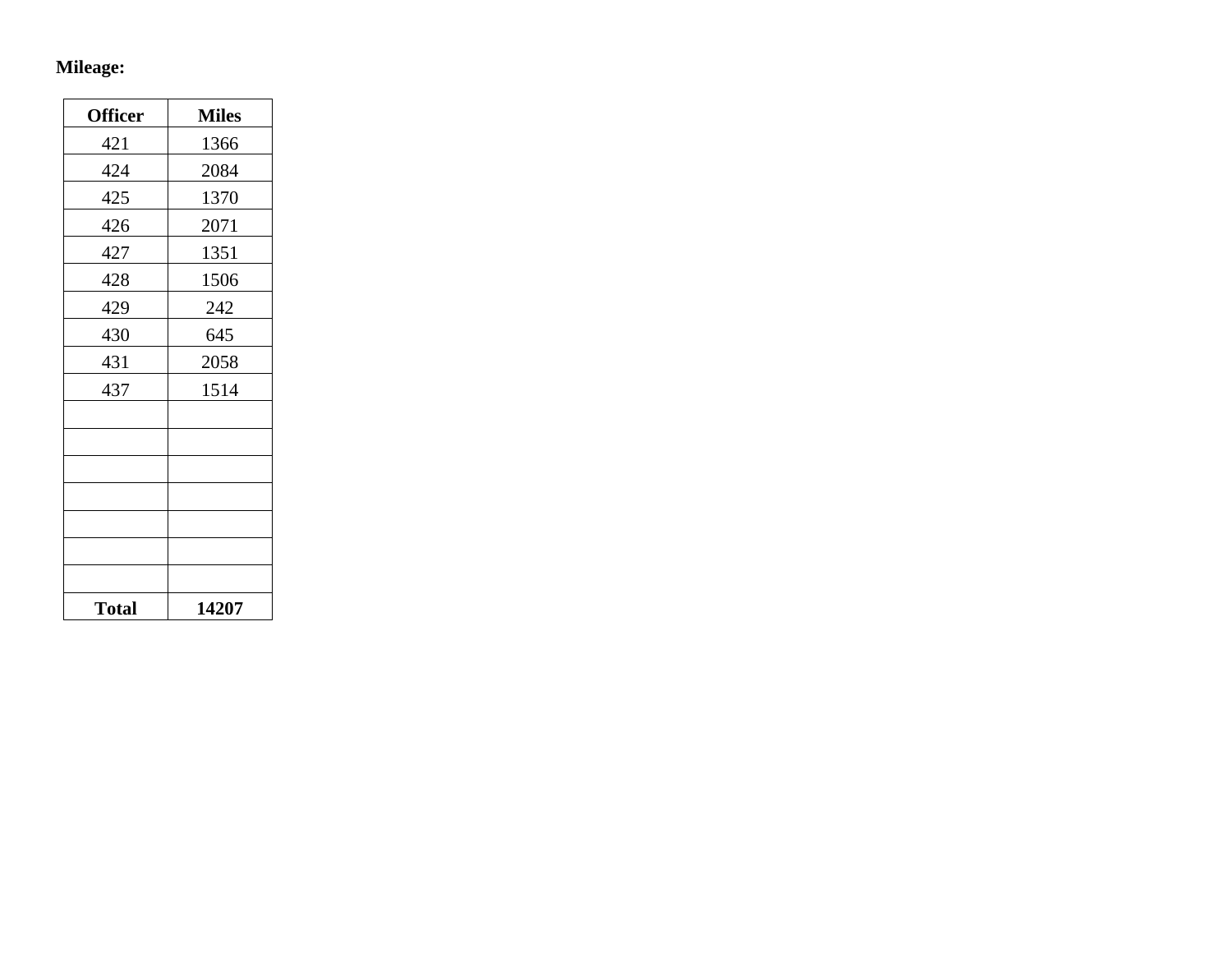# Fiscal Year-to-Date Report 07/01/2017 thru 06/30/2018

### **Kennel Statistics:**

| <b>Intakes</b>     | <b>Dogs</b> | Cats | <b>Others</b> | <b>Total</b> |
|--------------------|-------------|------|---------------|--------------|
| <b>Blackman</b>    | 237         | 242  | 8             | 487          |
| <b>Buchannan</b>   | 170         | 181  | 19            | 370          |
| Rockvale           | 168         | 297  | 16            | 481          |
| Lascassas          | 160         | 312  | 9             | 481          |
| <b>Walter Hill</b> | 101         | 159  | 1             | 261          |
| Murfreesboro       | 1435        | 1774 | 110           | 3319         |
| Lavergne           | 328         | 397  | 20            | 745          |
| Smyrna             | 406         | 582  | 31            | 1019         |
| Out of County      | 66          | 56   | 1             | 123          |
| <b>Total</b>       | 3071        | 4000 | 215           | 7286         |

Of the animals impounded since July 01:

**30.2% County Jurisdictions**

**10.2% City of Lavergne 45.6% City of Murfreesboro**

**14.0% Town of Smyrna**

| <b>Outcomes</b>      | <b>Dogs</b> | Cats | <b>Others</b> | <b>Total</b> |
|----------------------|-------------|------|---------------|--------------|
| <b>Adoptions</b>     | 1652        | 2009 | 74            | 3735         |
| Euthanized           | 205         | 256  | 31            | 492          |
| Reclaimed            | 1180        | 741  | 3             | 1924         |
| <b>Died</b>          | 23          | 135  | 11            | 169          |
| <b>Other Outcome</b> | 27          | 758  | 103           | 888          |
| <b>Total Out</b>     | 3087        | 3899 | 222           | 7208         |
| Adoption/Reclaim %   | 91.7        | 70.5 | 34.7          | 78.5         |
| Euthanasia %         | 6.6         | 6.6  | 14.0          | 6.8          |

Live Release Rate: 90.0%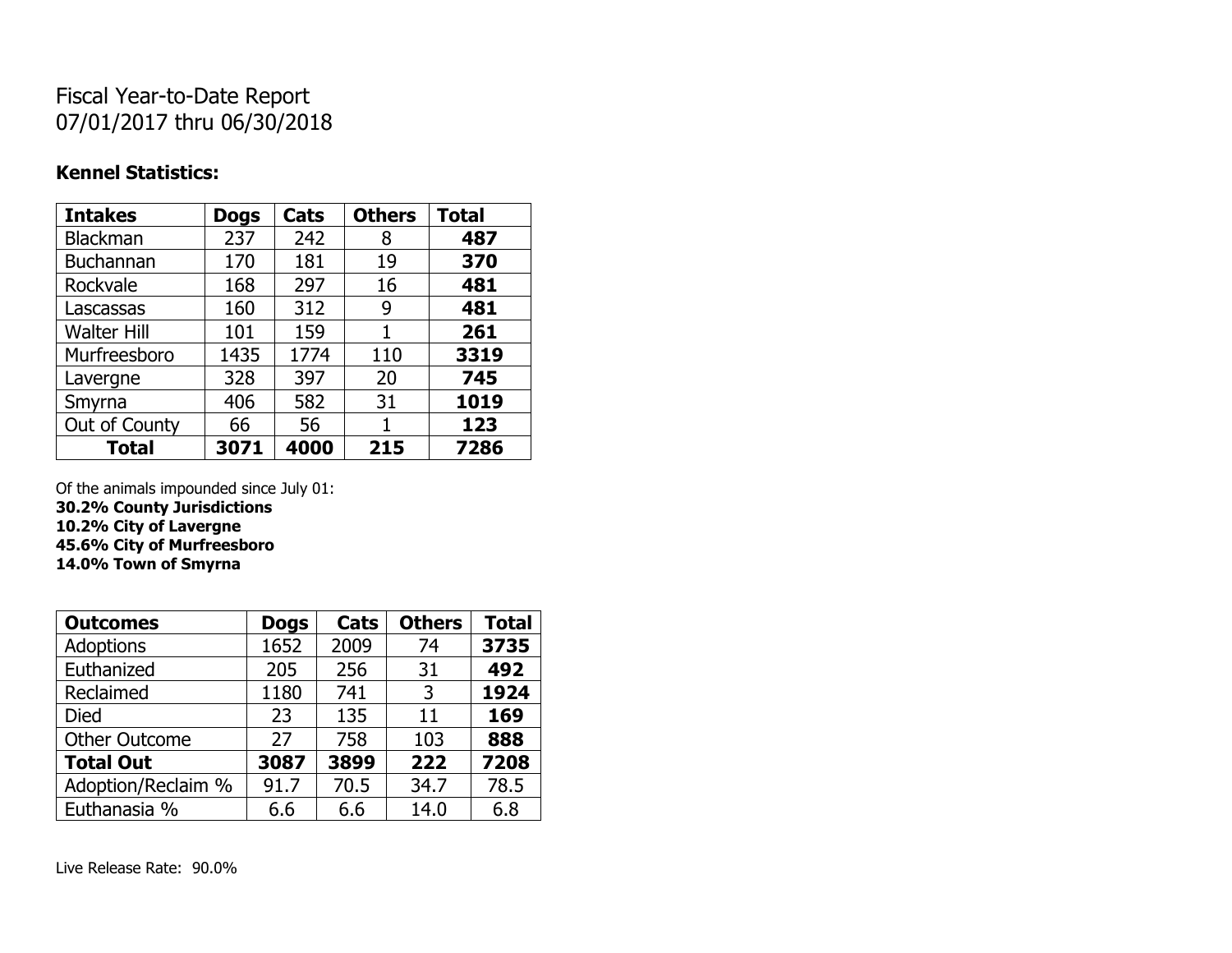22823 People have visited the shelter since July 01, 2017 looking for a lost /new pet.

25067 Logged calls/voice mails since July 01, 2017.

## **Activity Report by Jurisdiction:**

| Zones           | <b>Calls Received</b> | Calls Completed |
|-----------------|-----------------------|-----------------|
| <b>Blackman</b> | 2571                  | 2569            |
| Buchannan       | 1559                  | 1558            |
| Lavergne        | 2911                  | 2906            |
| Lascassas       | 1546                  | 1545            |
| Murfreesboro    | 6886                  | 6874            |
| Rockvale        | 1562                  | 1557            |
| Smyrna          | 2509                  | 2516            |
| Walter Hill     | 1082                  | 1079            |
| Out of Area     | 199                   | 199             |
| <b>Total</b>    | 20825                 | 20803           |

40.9% County Jurisdictions 14.0% City of Lavergne 33.1% City of Murfreesboro 12.1% Town of Smyrna